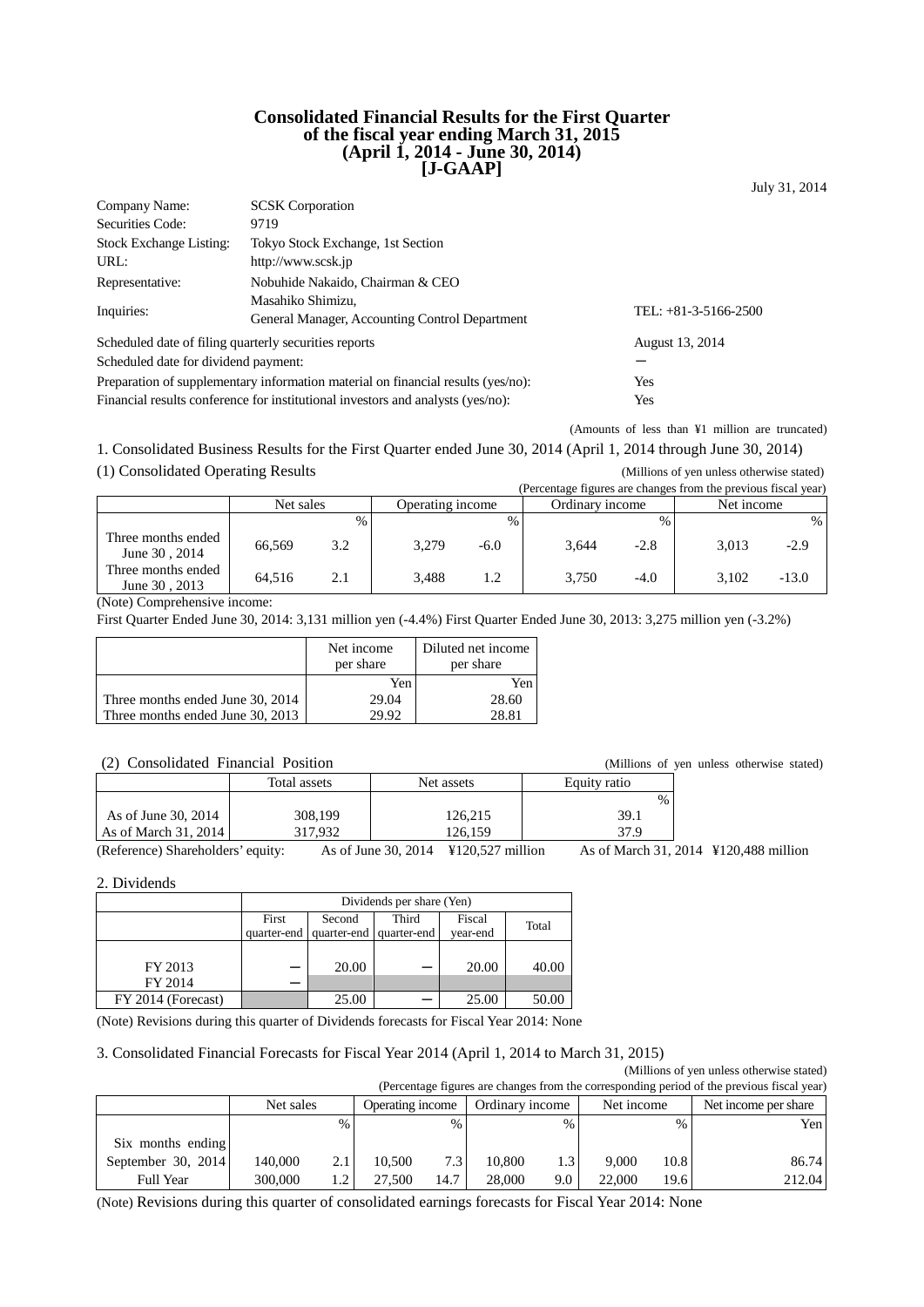(1) Changes in significant subsidiaries during the period : None

(2) Adoption of specific accounting procedures in preparing quarterly consolidated financial statements: None

(3) Changes in accounting policies, changes in accounting estimates and restatement of prior period financial statements after error corrections

- 1) Changes in accounting policies, changes in accounting standards and other regulations: Yes
- 2) Changes in accounting policies due to other reasons: None

3) Changes in accounting estimates: None

4) Restatement of prior period financial statements after error corrections: None

(4) Number of shares issued (Common stock)

|  |  |  |  |  |  |  | 1) The number of shares issued as of the period-end (including treasury stock) |
|--|--|--|--|--|--|--|--------------------------------------------------------------------------------|
|--|--|--|--|--|--|--|--------------------------------------------------------------------------------|

|    | As of June 30, 2014                                         | 107,986,403 shares |
|----|-------------------------------------------------------------|--------------------|
|    | As of March 31, 2014                                        | 107,986,403 shares |
| 2) | The number of shares of treasury stock as of the period-end |                    |
|    | As of June 30, 2014                                         | 4,224,893 shares   |
|    | As of March 31, 2014                                        | 4,231,855 shares   |
| 3) | The average number of shares during the period              |                    |
|    | As of June 30, 2014                                         | 103,756,627 shares |
|    | As of June 30, 2013                                         | 103,712,305 shares |
|    |                                                             |                    |

\*Notification regarding the auditing process

• This financial report is not within the scope of the auditing process as prescribed by the Financial Instruments and Exchange Act. Therefore, and as of the time of disclosure, the auditing process of this financial report has not been completed.

\* Cautionary statement concerning appropriate use of financial forecasts and other explanatory notes

- The financial forecasts contained in this document are based on the information currently available and certain assumptions deemed reasonable. Actual results may vary from these forecasts for various reasons. With regard to the assumptions on which financial forecasts are based and other explanatory notes in connection with the use of financial forecasts, please refer to "Qualitative information of Consolidated Financial Forecast for the fiscal year ending March 31, 2015" on page 3.
- SCSK will hold a results briefing for institutional investors and analysts on July 31, 2014. Materials used in the briefing, a transcript of the main questions and answers, and other related information will be published on SCSK's website promptly thereafter.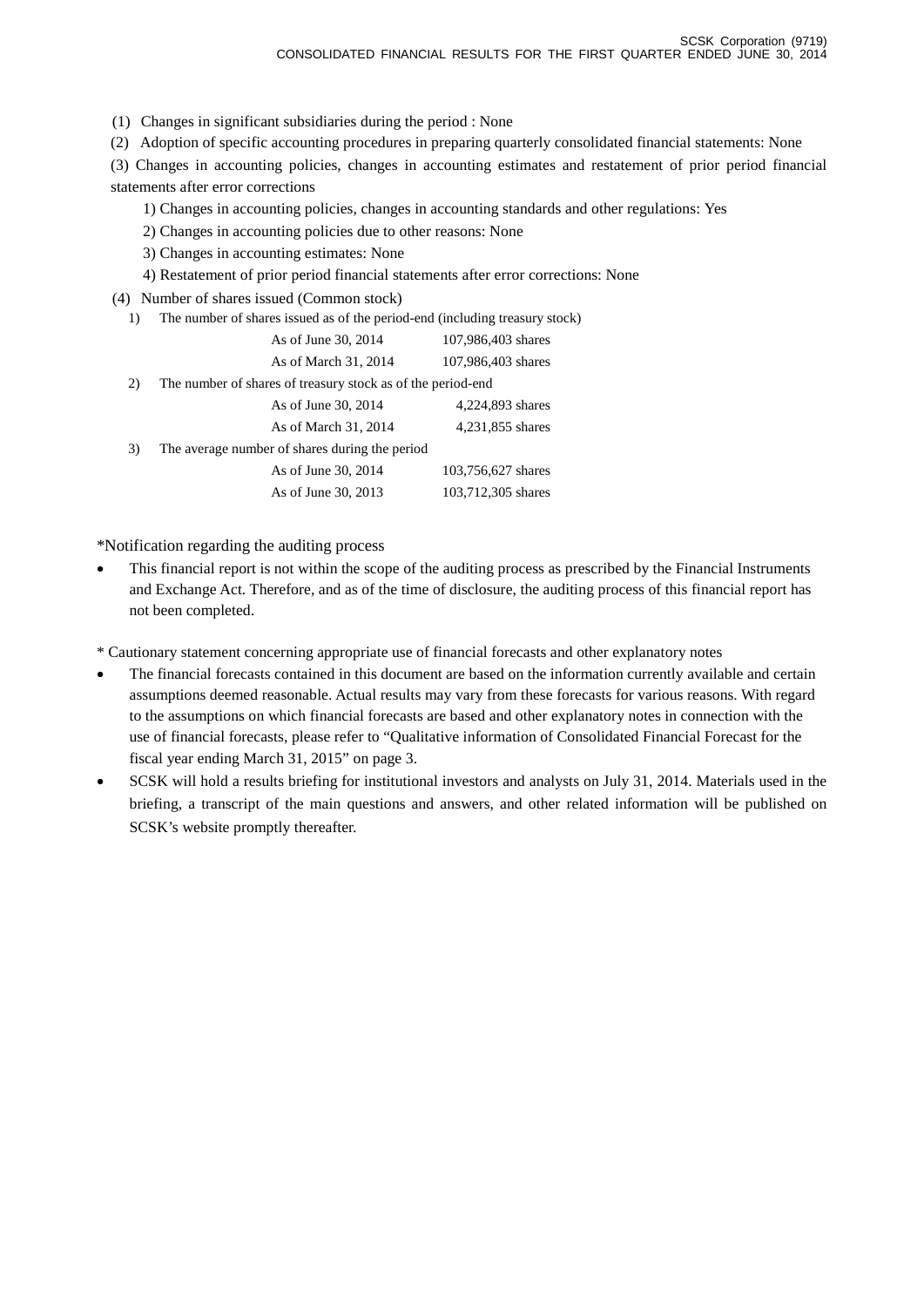# Contents

| (1) |                                                                                                                                                                       |
|-----|-----------------------------------------------------------------------------------------------------------------------------------------------------------------------|
| (2) |                                                                                                                                                                       |
| (3) | Qualitative information of Consolidated Financial Forecast for the fiscal year ending March 31, 2015 3                                                                |
|     |                                                                                                                                                                       |
| (1) | Transfer of important subsidiaries in the three months under review material contains the state of important subsidiaries in the three months under review materials. |
| (2) | Adoption of specific accounting procedures in preparing quarterly consolidated financial statements  4                                                                |
| (3) | Changes in accounting policies, changes in accounting estimate and restatement of prior period financial                                                              |
|     |                                                                                                                                                                       |
|     |                                                                                                                                                                       |
| (1) |                                                                                                                                                                       |
| (2) |                                                                                                                                                                       |
|     |                                                                                                                                                                       |
|     |                                                                                                                                                                       |
| (3) |                                                                                                                                                                       |
| (4) | Notes regarding Consolidated Financial Results for the First Quarter ended June 30, 2014 ·····················11                                                      |
|     |                                                                                                                                                                       |
|     |                                                                                                                                                                       |
|     |                                                                                                                                                                       |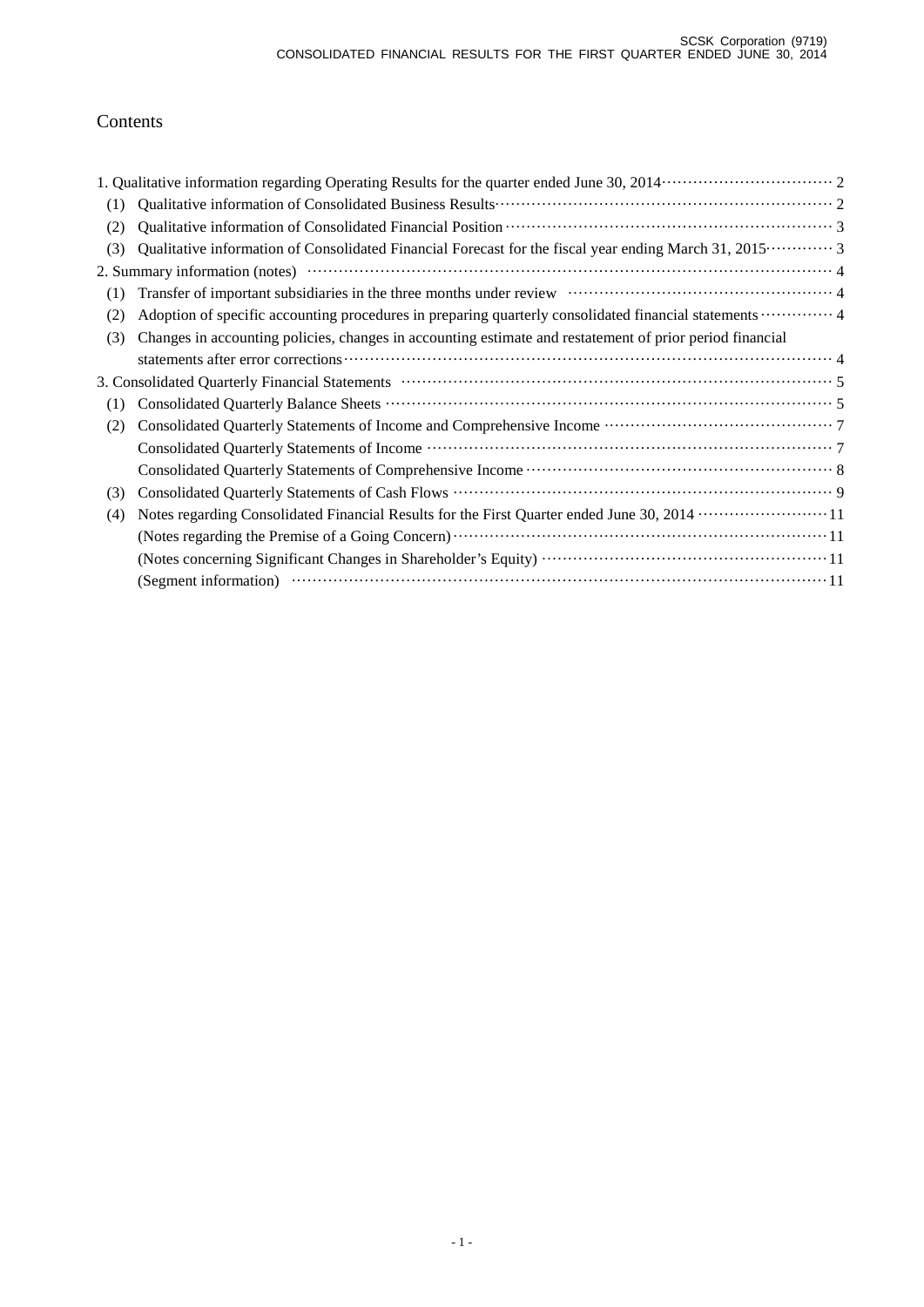## **1. Qualitative information regarding Operating Results for the quarter ended June 30, 2014**

### **(1) Qualitative information of Consolidated Business Results**

In the first-quarter period under review, although some areas of consumer spending in the Japanese economy declined after the last-minute surge in demand prior to the consumption tax increase, corporate earnings and capex increased and the employment situation continued the steady improvement seen since the latter half of the previous fiscal year.

 The outlook for the Japanese economy is for a mild overall recovery with an expected uptick in consumer spending, although there is a risk that it will be weighed down by economic slowdowns overseas.

 In these economic conditions, the business environment for the SCSK Group improved, and more aggressive sentiment toward IT investment by corporations has led to higher investment demand.

 In the financial industry, systems investment has strengthened overall on strong demand for IT investment from major banks, along with the resumption of hitherto restrained IT investment by the securities and leasing industries.

 In the manufacturing industry, it is seen an increase in corporate customers who are considering strategic IT investments for strengthening manufacturing and sales activities and globalization of business. Going forward, a broad realization of IT demand among manufacturing industry customers is expected, reflecting a recovery in earnings.

 In addition to new IT investment, many more companies are considering renewing existing IT infrastructure, and there is growing demand for cloud-type IT infrastructure services aimed at improving business efficiency and productivity, together with growing needs for data center services.

 The outlook for the IT services market is for continued growth of IT investment in Japanese companies, driven by the expansion of large-scale systems development projects related to financial institutions and government projects, and despite increasing recognition among businesses that a shortage of engineers is a growing issue for the entire industry.

In the Company's operating results for the first-quarter period under review, consolidated net sales increased 3.2% compared to the same period of the previous fiscal year to ¥66,569 million. This reflects an increase in maintenance and operations services for manufacturing industry customers and an increase in sales of IT products for the telecommunications industry. Operating income decreased 6.0% year on year to ¥3,279 million, reflecting a relative decline in large-scale systems development projects in the financial and communications industries from the previous year. However, a significant number of orders received during the current period are expected to lead to increased sales and profit in and after the next period. This decline in operating income, along with other factors, caused ordinary income to decrease by 2.8% to ¥3,644 million and net income to decrease by 2.9% to ¥3,013 million.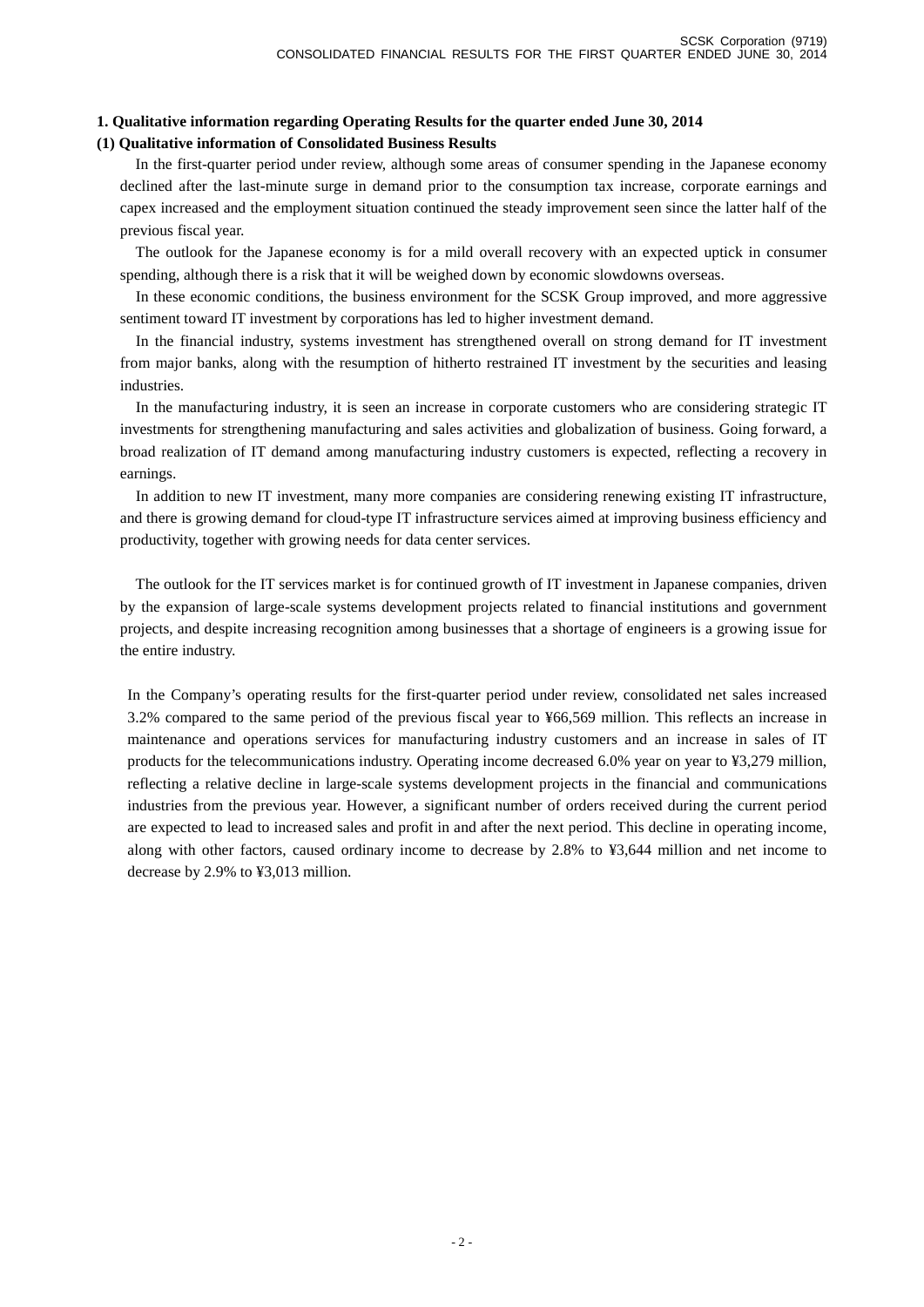#### **(2) Qualitative information of Consolidated Financial Position**

Cash and cash equivalents ("cash") as of June 30, 2014 increased ¥2,146 million compared to March 31, 2014 to ¥61,150 million. The increase or decrease in each cash flow type and the main factors for such changes are as follows.

#### Cash flow from operating activities

Net cash provided by operating activities was ¥5,538 million.

The main cash inflow factors were net income before income taxes and minority interests of ¥3,109 million, depreciation of ¥1,645 million and a ¥16,024 million increase in capital stemming from a decrease in accounts receivable. The main cash outflow factors were a decrease in accounts payable of ¥6,348 million, and an increase in inventories of ¥1,743 million.

#### Cash flow from investing activities

Net cash used in investing activities was ¥819 million.

The main cash outflow factors were payments for the acquisition of tangible fixed assets of ¥558 million and acquisition of intangible fixed assets of ¥409 million.

Cash flow from financing activities

Net cash used in financing activities was ¥2,531 million.

The main cash outflow factor was dividend payments of ¥2,079 million (¥20 per share).

#### **(3) Qualitative information of Consolidated Financial Forecast for the fiscal year ending March 31, 2015**

Business performance for the first quarter of the year was generally in accordance with forecasts and there are no changes to the consolidated half-year or full-year forecasts issued on April 30, 2014.

#### \*Characteristics of SCSK Group's quarterly results

As many companies in Japan have fiscal years that run from April to March, adoption and inspection of computer systems tends to be concentrated in September and March, respectively the halfway point and end of the April to March fiscal year. Excluding sales covered by contract agreements, SCSK Group mainly records sales on a receipt-and-inspection basis. This means that Group business results fluctuate by season, with sales and income tending to be concentrated in the second and fourth quarters of each year.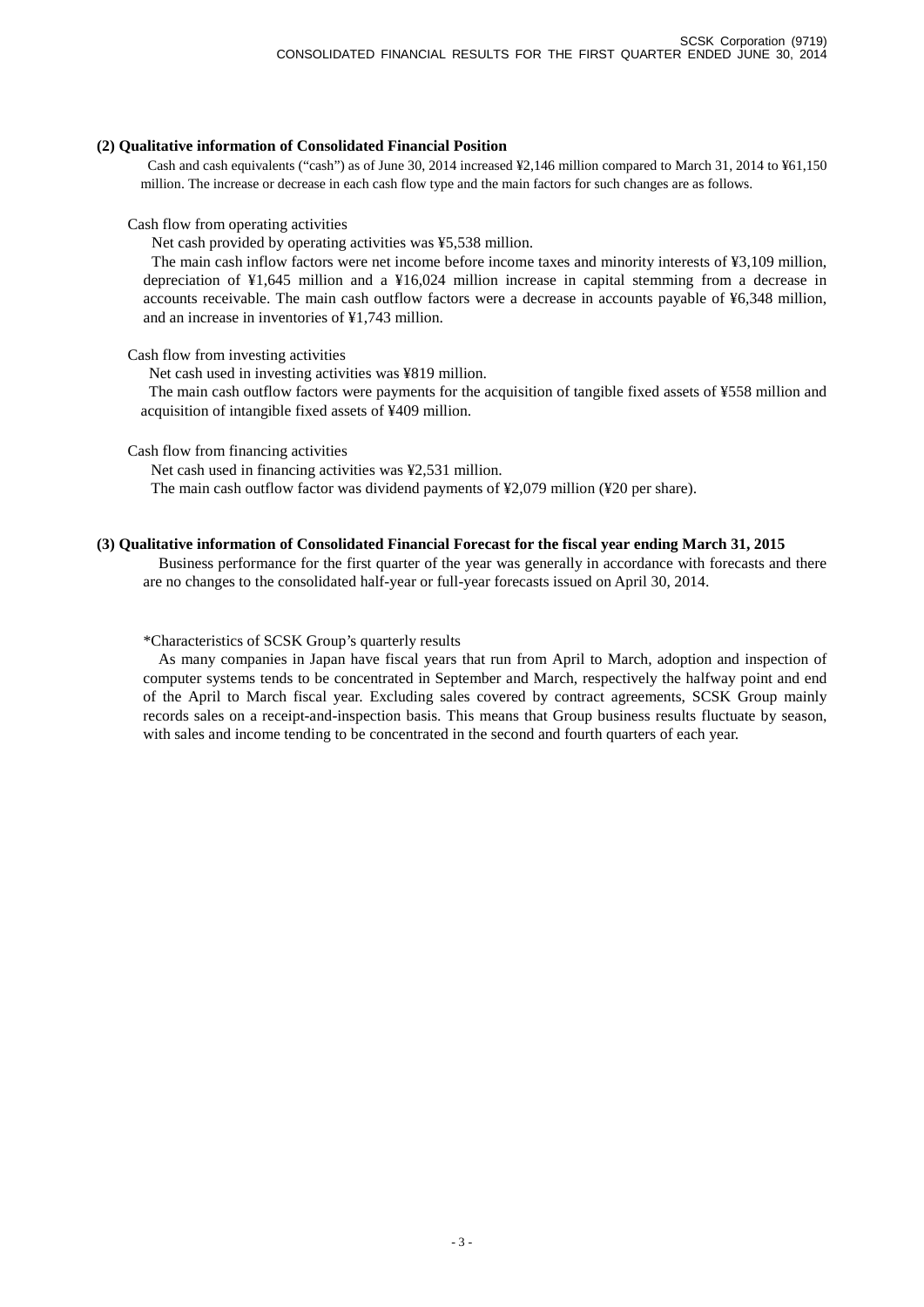### **2. Summary information (notes)**

**(1)Transfer of important subsidiaries in the three months under review**

**No applicable items**

## **(2)Adoption of specific accounting procedures in preparing quarterly consolidated financial statements No applicable items**

## **(3)Changes in accounting policies, changes in accounting estimates and restatement of prior period financial statements after error corrections**

SCSK has adopted the Accounting Standard for Retirement Benefits (ASBJ Statement No. 26, May 17, 2012; "the Accounting Standard for Retirement Benefits") and the Guidance on Accounting Standard for Retirement Benefits (ASBJ Guidance No. 25, May 17, 2012; "the Guidance on Accounting Standard for Retirement Benefits") from the first quarter of the current fiscal year and has reviewed the calculation method of retirement benefit obligations and service costs in accordance with the stipulations of Article 35 of the Accounting Standard for Retirement Benefits and Article 67 of the Guidance on Accounting Standard for Retirement Benefits. The period allocation methodology for the estimated retirement benefit amount was changed from a straight line basis to payment calculation type, and the determination of the discount rate was changed from a single discount rate to plural discount rates (yield curve).

 In accordance with transitional treatment as stipulated in Article 37 of the Accounting Standard for Retirement Benefits for the application of accounting standards for retirement benefits, the impact on retained earnings resulting from the change has been recorded in Changes in accounting policy for retirement benefit obligations and service cost at the beginning of the period under review.

 As a result of this change, retirement benefit-related assets decreased by ¥1,680 million and retained earnings decreased by ¥964 million at the beginning of the first quarter. The resulting effect on profit and loss is immaterial.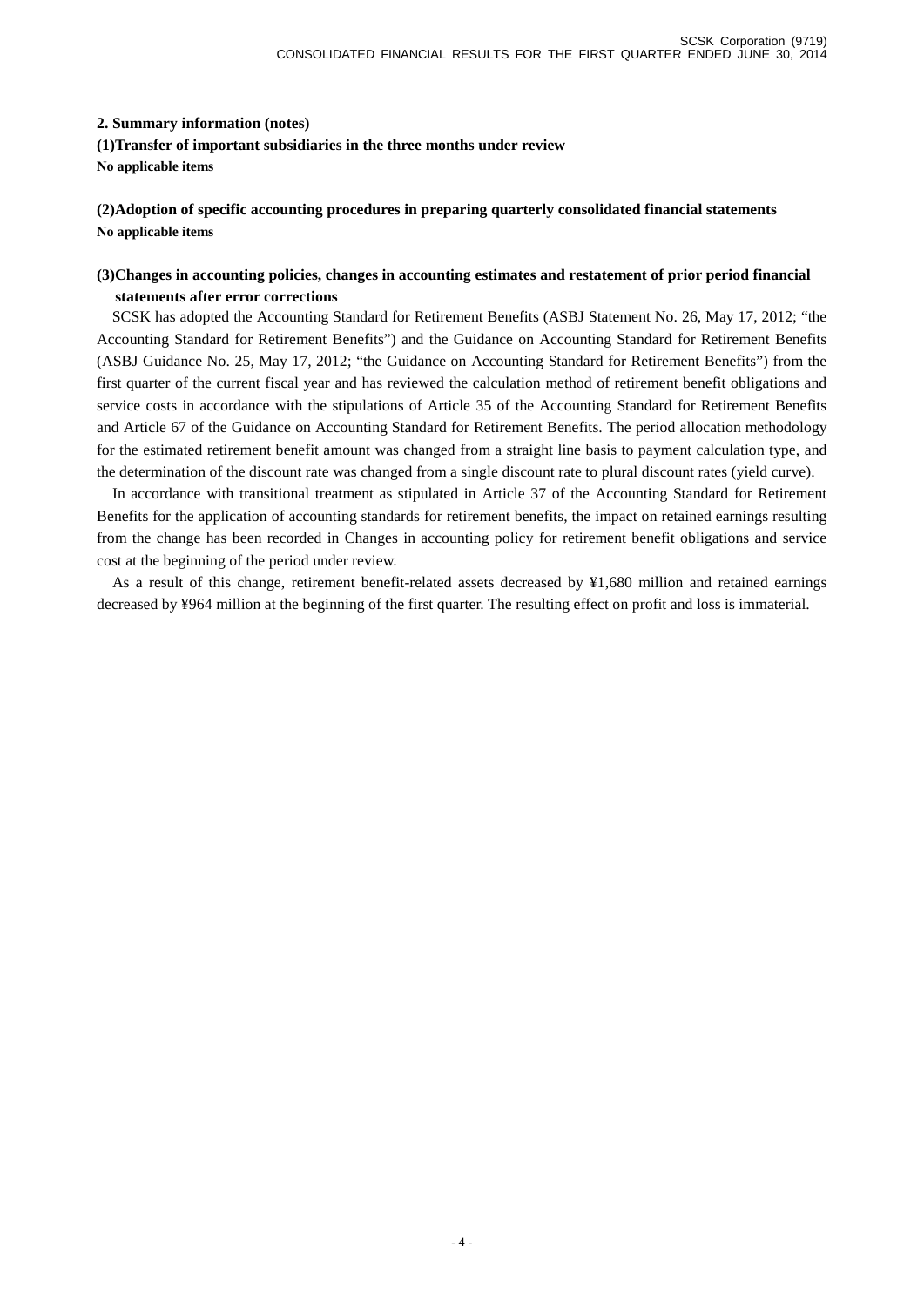# **3. Consolidated Quarterly Financial Statements**

## **(1) Consolidated Quarterly Balance Sheets**

|                                     |                     | (Unit: Millions of Yen) |
|-------------------------------------|---------------------|-------------------------|
|                                     | As of Mar. 31, 2014 | As of Jun. 30, 2014     |
| <b>ASSETS</b>                       |                     |                         |
| Current assets                      |                     |                         |
| Cash and deposits                   | 19,156              | 16,885                  |
| Notes and accounts receivable-trade | 63,372              | 47,392                  |
| Securities                          | 1,101               | 1,000                   |
| Operational investment securities   | 40,372              | 43,105                  |
| Merchandise and finished goods      | 2,459               | 4,469                   |
| Work in process                     | 1,757               | 1,500                   |
| Raw materials and supplies          | 28                  | 26                      |
| Short-term loans receivable         | 7                   | 7                       |
| Deposits paid                       | 58,864              | 63,785                  |
| Other                               | 23,807              | 24,700                  |
| Allowance for doubtful accounts     | $-30$               | $-27$                   |
| Total current assets                | 210,896             | 202,846                 |
| Non-current assets                  |                     |                         |
| Property, plant and equipment       |                     |                         |
| Buildings and structures, net       | 25,194              | 24,701                  |
| Land                                | 20,681              | 20,681                  |
| Others, net                         | 11,311              | 11,299                  |
| Total property, plant and equipment | 57,187              | 56,681                  |
| Intangible assets                   |                     |                         |
| Goodwill                            | 251                 | 230                     |
| Other                               | 6,964               | 6,798                   |
| Total intangible assets             | 7,216               | 7,028                   |
| Investments and other assets        |                     |                         |
| Investment securities               | 8,313               | 8,378                   |
| Other                               | 34,571              | 33,516                  |
| Allowance for doubtful accounts     | $-252$              | $-252$                  |
| Total investments and other assets  | 42,632              | 41,642                  |
| Total non-current assets            | 107,036             | 105,353                 |
| <b>Total assets</b>                 | 317,932             | 308,199                 |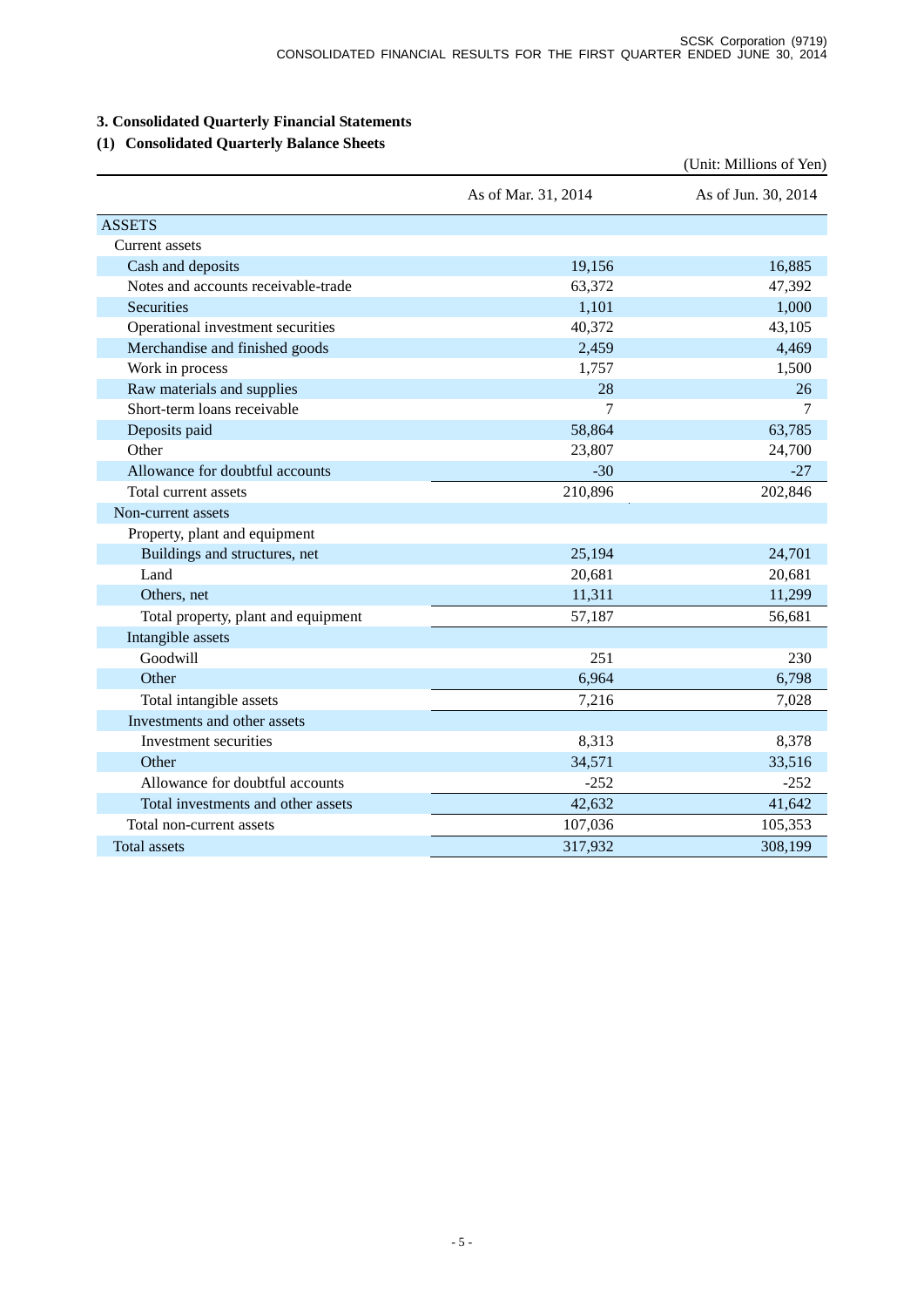|                                                       |                     | (Unit: Millions of Yen) |
|-------------------------------------------------------|---------------------|-------------------------|
|                                                       | As of Mar. 31, 2014 | As of Jun. 30, 2014     |
| <b>LIABILITIES</b>                                    |                     |                         |
| <b>Current liabilities</b>                            |                     |                         |
| Notes and accounts payable-trade                      | 19,644              | 13,365                  |
| Short-term loans payable                              | 17,000              | 17,000                  |
| Current portion of long-term loans payable            |                     | 10,000                  |
| Income taxes payable                                  | 2,471               | 374                     |
| Provision for bonuses                                 | 7,492               | 3,170                   |
| Provision for directors' bonuses                      | 121                 | 24                      |
| Provision for loss on construction contracts          | 78                  | 28                      |
| Deposits received of prepaid cards                    | 70,647              | 71,573                  |
| Other                                                 | 28,069              | 31,371                  |
| Total current liabilities                             | 145,524             | 146,908                 |
| Non-current liabilities                               |                     |                         |
| Bonds payable                                         | 20,000              | 20,000                  |
| Long-term loans payable                               | 20,000              | 10,000                  |
| Provision for directors' retirement benefits          | 29                  | 24                      |
| Net defined benefit liability                         | 192                 | 165                     |
| Asset retirement obligations                          | 1,508               | 1,513                   |
| Other                                                 | 4,517               | 3,371                   |
| Total non-current liabilities                         | 46,248              | 35,075                  |
| <b>Total liabilities</b>                              | 191,773             | 181,984                 |
| <b>NET ASSETS</b>                                     |                     |                         |
| Shareholders' equity                                  |                     |                         |
| Capital stock                                         | 21,152              | 21,152                  |
| Capital surplus                                       | 3,061               | 3,060                   |
| Retained earnings                                     | 101,176             | 101,145                 |
| Treasury stock                                        | $-8,510$            | $-8,496$                |
| Total shareholders' equity                            | 116,880             | 116,862                 |
| Accumulated other comprehensive income                |                     |                         |
| Valuation difference on available-for-sale securities | 1,129               | 1,313                   |
| Deferred gains or losses on hedges                    | $\theta$            | $-19$                   |
| Foreign currency translation adjustment               | $-57$               | $-109$                  |
| Remeasurements of defined benefit plans               | 2,537               | 2,481                   |
| Total accumulated other comprehensive income          | 3,608               | 3,665                   |
| Subscription rights to shares                         | 135                 | 132                     |
| Minority interests                                    | 5,535               | 5,555                   |
| Total net assets                                      | 126,159             | 126,215                 |
| Total liabilities and net assets                      | 317,932             | 308,199                 |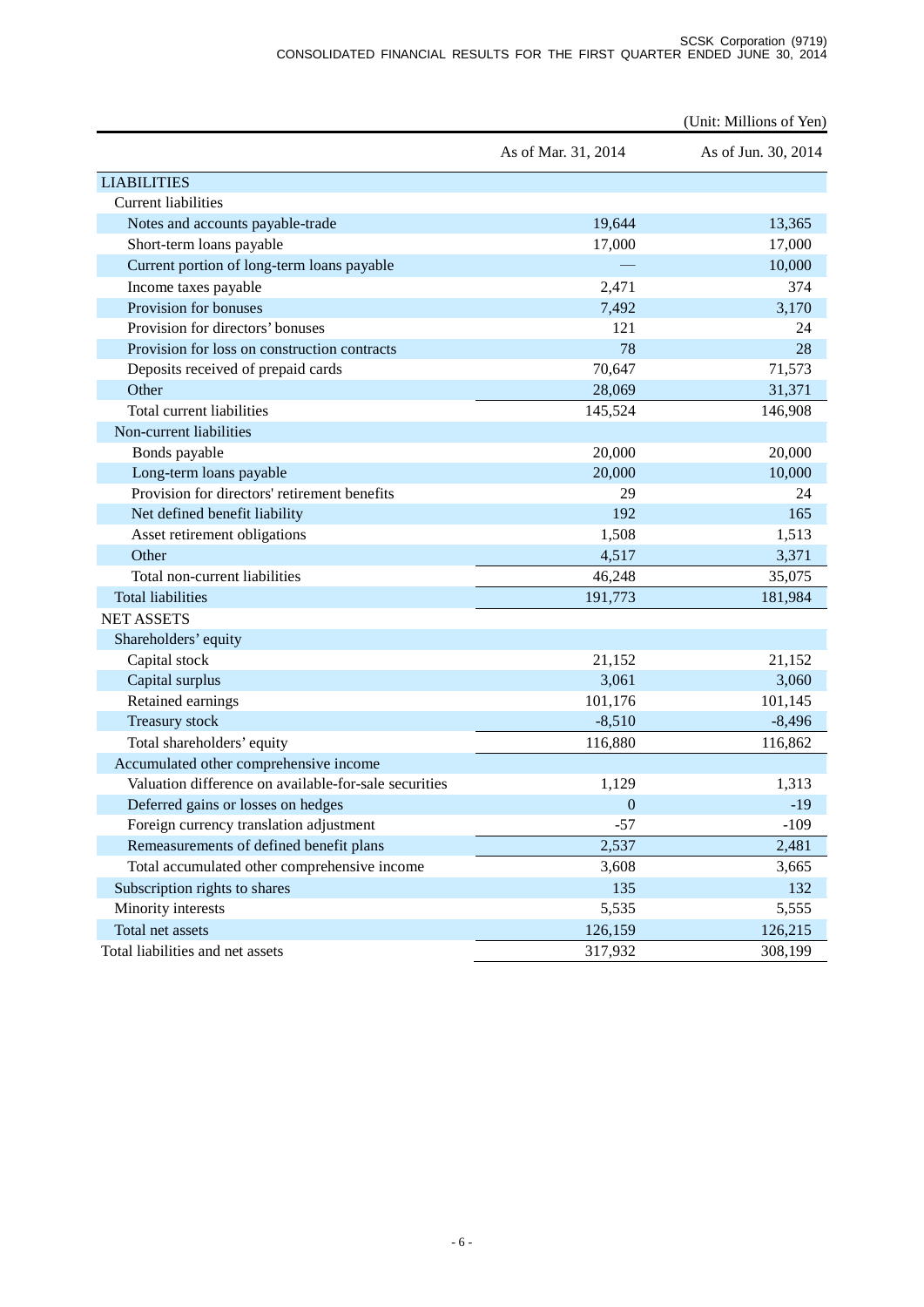|                                                                  |                                       | (Unit: Millions of Yen)               |
|------------------------------------------------------------------|---------------------------------------|---------------------------------------|
|                                                                  | From Apr. 1, 2013<br>to Jun. 30, 2013 | From Apr. 1, 2014<br>to Jun. 30, 2014 |
| Net sales                                                        | 64,516                                | 66,569                                |
| Cost of sales                                                    | 49,869                                | 51,925                                |
| Gross profit                                                     | 14,647                                | 14,644                                |
| Selling, general and administrative expenses                     | 11,158                                | 11,365                                |
| Operating income                                                 | 3,488                                 | 3,279                                 |
| Non-operating income                                             |                                       |                                       |
| Interest income                                                  | 63                                    | 29                                    |
| Dividends income                                                 | 28                                    | 30                                    |
| Share of profit of entities accounted for using equity<br>method | 63                                    | 84                                    |
| Hoard profit of prepaid card                                     | 267                                   | 330                                   |
| Other                                                            | 136                                   | 38                                    |
| Total non-operating income                                       | 559                                   | 514                                   |
| Non-operating expenses                                           |                                       |                                       |
| Interest expenses                                                | 97                                    | 59                                    |
| Loss on valuation of investment securities                       | 63                                    |                                       |
| Retirement benefit expenses                                      | 65                                    | 65                                    |
| Other                                                            | 70                                    | 24                                    |
| Total non-operating expenses                                     | 297                                   | 148                                   |
| Ordinary income                                                  | 3,750                                 | 3,644                                 |
| Extraordinary income                                             |                                       |                                       |
| Gain on sales of non-current assets                              | $\mathbf{1}$                          | $\theta$                              |
| Gain on sales of shares of subsidiaries and associates           | $\theta$                              |                                       |
| Total extraordinary income                                       | $\overline{2}$                        | $\theta$                              |
| <b>Extraordinary</b> loss                                        |                                       |                                       |
| Loss on retirement of non-current assets                         | 6                                     | 78                                    |
| Loss on sales of non-current assets                              | 1                                     | $\Omega$                              |
| Business withdrawal loss                                         | 378                                   |                                       |
| Burden of loss on outside the contract                           |                                       | 409                                   |
| Compensation expenses                                            |                                       | 46                                    |
| Total extraordinary loss                                         | 386                                   | 535                                   |
| Income before income taxes and minority interests                | 3,365                                 | 3,109                                 |
| Income taxes — current                                           | 177                                   | 173                                   |
| Income taxes - deferred                                          | 57                                    | $-148$                                |
| Total income taxes                                               | 235                                   | 24                                    |
| Income before minority interests                                 | 3,129                                 | 3,084                                 |
| Minority interests in income                                     | 27                                    | 71                                    |
| Net income                                                       | 3,102                                 | 3,013                                 |

## **(2) Consolidated Quarterly Statements of Income and Comprehensive Income Consolidated Quarterly Statements of Income**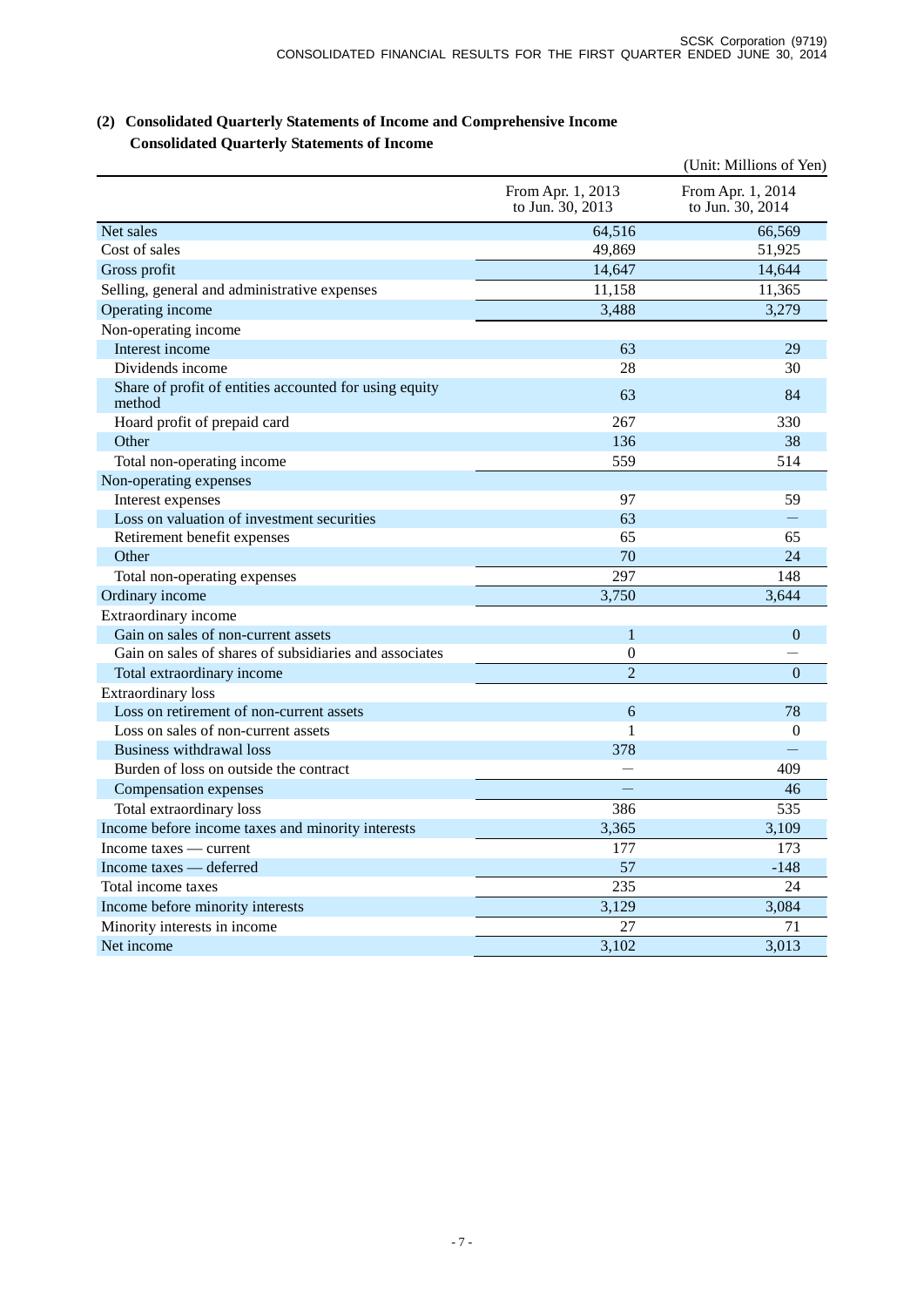# **Consolidated Quarterly Statements of Comprehensive Income**

|                                                                                        |                                       | (Unit: Millions of Yen)               |
|----------------------------------------------------------------------------------------|---------------------------------------|---------------------------------------|
|                                                                                        | From Apr. 1, 2013<br>to Jun. 30, 2013 | From Apr. 1, 2014<br>to Jun. 30, 2014 |
| Income before minority interests                                                       | 3,129                                 | 3,084                                 |
| Other comprehensive income                                                             |                                       |                                       |
| Valuation difference on available-for-sale securities                                  | $-12$                                 | 182                                   |
| Deferred gains or losses on hedges                                                     | 35                                    | $-19$                                 |
| Foreign currency translation adjustment                                                | 117                                   | $-51$                                 |
| Remeasurements of defined benefit plans, net of tax                                    |                                       | -64                                   |
| Share of other comprehensive income of associates<br>accounted for using equity method | 6                                     | $-0$                                  |
| Total other comprehensive income                                                       | 146                                   | 46                                    |
| Comprehensive income                                                                   | 3,275                                 | 3,131                                 |
| Comprehensive income attributable to                                                   |                                       |                                       |
| Comprehensive income attributable to owners of the<br>parent                           | 3,246                                 | 3,069                                 |
| Comprehensive income attributable to minority interests                                | 28                                    | 61                                    |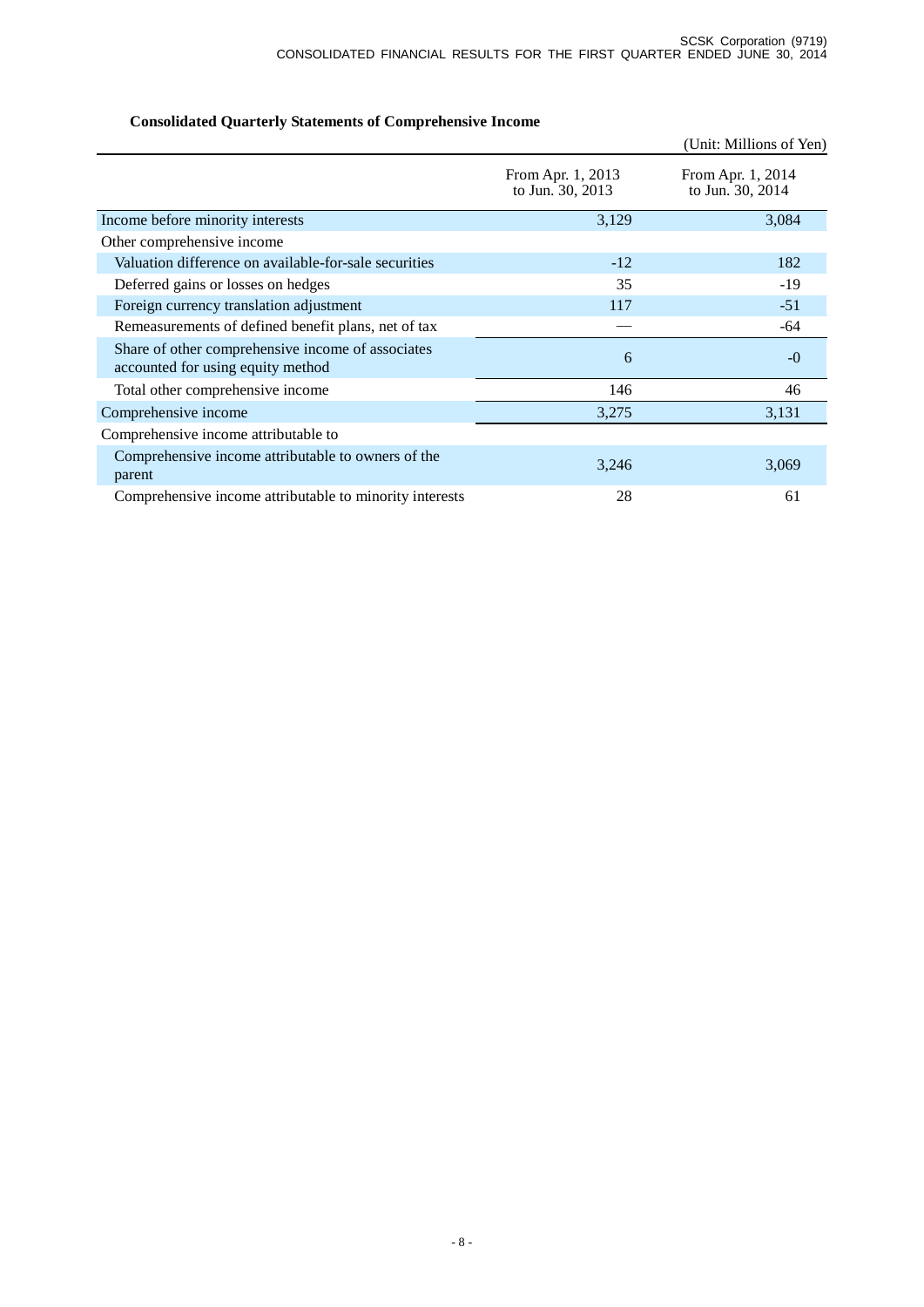# **(3) Consolidated Quarterly Statements of Cash Flows**

|                                                                                          |                                       | (Unit: Millions of Yen)               |
|------------------------------------------------------------------------------------------|---------------------------------------|---------------------------------------|
|                                                                                          | From Apr. 1, 2013<br>to Jun. 30, 2013 | From Apr. 1, 2014<br>to Jun. 30, 2014 |
| Cash flows from operating activities                                                     |                                       |                                       |
| Income before income taxes and minority interests                                        | 3,365                                 | 3,109                                 |
| Depreciation                                                                             | 1,692                                 | 1,645                                 |
| Amortization of goodwill                                                                 | 27                                    | 25                                    |
| Increase (decrease) in allowance for doubtful accounts                                   | $-75$                                 | $-3$                                  |
| Increase (decrease) in provision for retirement benefits                                 | $-576$                                |                                       |
| Increase (decrease) in net defined benefit liability                                     |                                       | 14                                    |
| Decrease (increase) in prepaid pension costs                                             | 641                                   |                                       |
| Decrease (increase) in net defined benefit asset                                         |                                       | $-288$                                |
| Loss on retirement of non-current assets                                                 | 6                                     | 78                                    |
| Loss(gain) on sales of non-current assets                                                | $\mathbf{0}$                          | $\mathbf{0}$                          |
| Loss (gain) on valuation of investment securities                                        | 63                                    |                                       |
| Loss (gain) on sales of shares of subsidiaries and associates                            | $-0$                                  | $\overline{\phantom{0}}$              |
| Share of (profit) loss of entities accounted for using equity<br>method                  | $-63$                                 | -84                                   |
| Interest and dividend income                                                             | $-91$                                 | $-59$                                 |
| Interest expenses paid on loans and bonds                                                | 97                                    | 59                                    |
| Loss (gain) on investments in partnership                                                | $-26$                                 | $\mathbf{1}$                          |
| Decrease (increase) in investment securities for sale                                    | $-5,417$                              | $-2,745$                              |
| Decrease (increase) in notes and accounts receivable-trade                               | 11,330                                | 16,024                                |
| Decrease (increase) in inventories                                                       | $-3,047$                              | $-1,743$                              |
| Increase (decrease) in notes and accounts payable-trade                                  | $-4,487$                              | $-6,348$                              |
| Increase (decrease) in deposits received of prepaid cards                                | 876                                   | 926                                   |
| Directors' bonus payments                                                                | $-126$                                | $-139$                                |
| Other, net                                                                               | 460                                   | $-2,802$                              |
| Subtotal                                                                                 | 4,648                                 | 7,668                                 |
| Interest and dividends income received                                                   | 234                                   | 142                                   |
| Interest expenses paid                                                                   | $-81$                                 | $-60$                                 |
| Compensation expenses paid                                                               |                                       | $-250$                                |
| Income taxes paid                                                                        | $-739$                                | $-1,962$                              |
| Net cash provided by (used in) operating activities                                      | 4,061                                 | 5,538                                 |
| Cash flows from investing activities                                                     |                                       |                                       |
| Purchase of securities                                                                   | $-899$                                | $-800$                                |
| Proceeds from sales and redemption of securities                                         | 900                                   | 600                                   |
| Purchase of property, plant and equipment                                                | $-735$                                | $-558$                                |
| Proceeds from sales of property, plant and equipment                                     | 2                                     | 5                                     |
| Purchase of intangible assets                                                            | $-402$                                | $-409$                                |
| Purchase of investment securities                                                        | $-103$                                | $-0$                                  |
| Proceeds from sales and redemption of investment<br>securities                           | 83                                    |                                       |
| Proceeds from purchase of stock of subsidiaries with<br>change of scope of consolidation |                                       | 421                                   |
| Collection of short-term loans receivable                                                | 3                                     | 1                                     |
| Proceeds from withdrawal of investments in partnership                                   | 149                                   | 76                                    |
| Payments for lease and guarantee deposits                                                | $-5$                                  | $-79$                                 |
| Proceeds from collection of lease and guarantee deposits                                 | 40                                    | 117                                   |
| Payments for asset retirement obligations                                                | $-14$                                 |                                       |
| Other, net                                                                               | $-115$                                | $-193$                                |
| Net cash provided by (used in) investing activities                                      | $-1,098$                              | $-819$                                |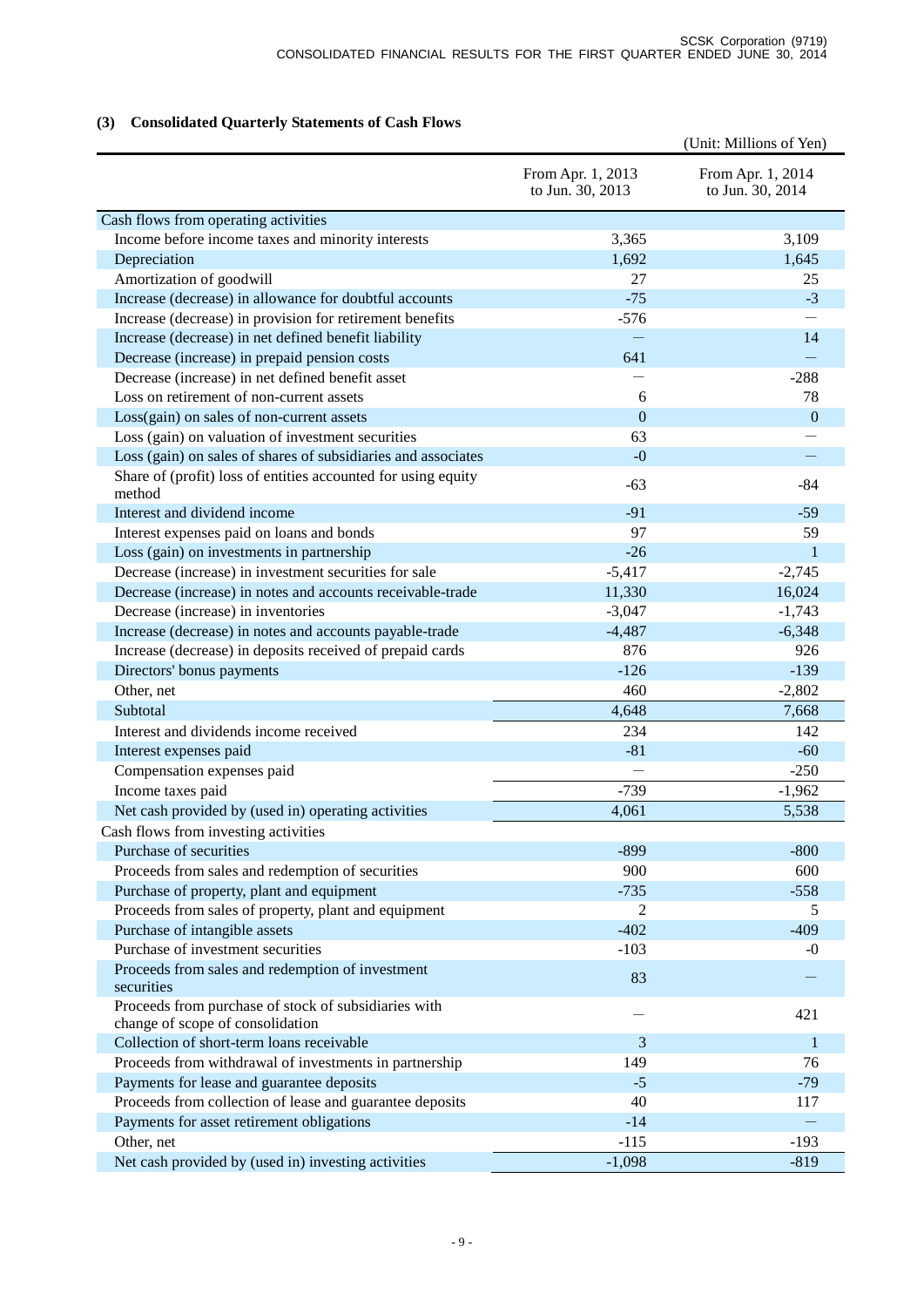#### SCSK Corporation (9719) CONSOLIDATED FINANCIAL RESULTS FOR THE FIRST QUARTER ENDED JUNE 30, 2014

|                                                             |                                       | (Unit: Millions of Yen)               |  |
|-------------------------------------------------------------|---------------------------------------|---------------------------------------|--|
|                                                             | From Apr. 1, 2013<br>to Jun. 30, 2013 | From Apr. 1, 2014<br>to Jun. 30, 2014 |  |
| Cash flows from financing activities                        |                                       |                                       |  |
| Repayments of long-term loans payable                       | $-2,500$                              |                                       |  |
| Repayments of lease obligations                             | $-443$                                | $-401$                                |  |
| Purchase of treasury shares                                 | $-5$                                  | $-2$                                  |  |
| Proceeds from sales of treasury shares                      | 73                                    | 11                                    |  |
| Cash dividends paid                                         | $-1,870$                              | $-2,079$                              |  |
| Cash dividends paid to minority shareholders                | $-54$                                 | $-60$                                 |  |
| Net cash provided by (used in) financing activities         | $-4,800$                              | $-2,531$                              |  |
| Effect of exchange rate change on cash and cash equivalents | 90                                    | $-41$                                 |  |
| Net increase (decrease) in cash and cash equivalents        | $-1,746$                              | 2,146                                 |  |
| Cash and cash equivalents at beginning of period            | 83,247                                | 59,004                                |  |
| Cash and cash equivalents at end of period                  | 81,501                                | 61,150                                |  |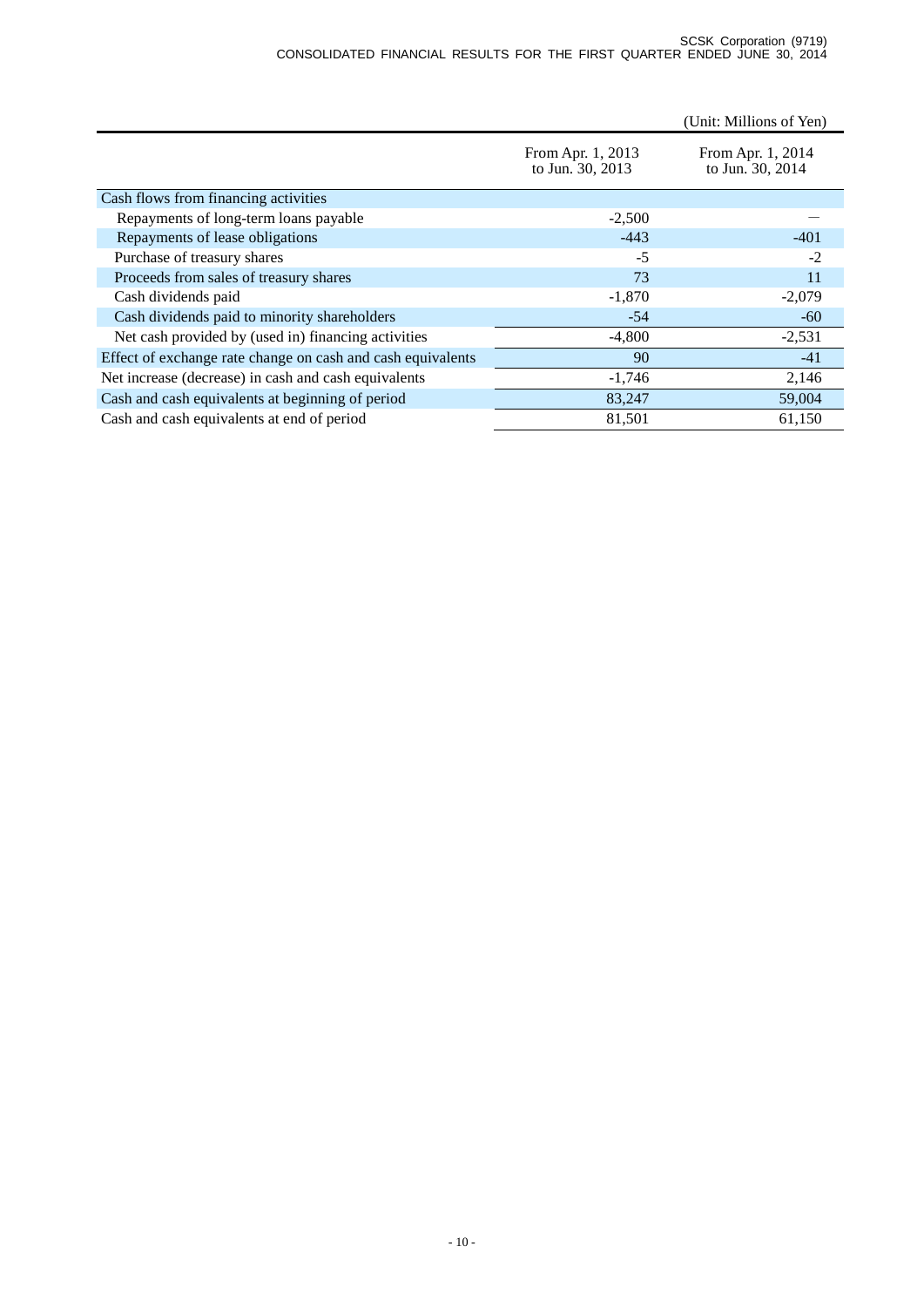## **(4) Notes regarding Consolidated Financial Results for the First Quarter ended June 30, 2014**

**(Notes regarding the Premise of a Going Concern)**

No applicable items.

### **(Notes concerning significant changes in shareholders' equity)**

No applicable items.

### **(Segment Information)**

I. First quarter of fiscal year ending March 31, 2014 (April 1, 2013 to June 30, 2013)

1) Information on Sales, Income (Loss) by Reported Segment

|                                            |                                                 |                                         |                                      |                              |                             |                  |                                 | $\sqrt{2}$ and $\sqrt{2}$ and $\sqrt{2}$ and $\sqrt{2}$ |
|--------------------------------------------|-------------------------------------------------|-----------------------------------------|--------------------------------------|------------------------------|-----------------------------|------------------|---------------------------------|---------------------------------------------------------|
|                                            | Industrial<br><b>Systems</b><br><b>Business</b> | Financial<br>Systems<br><b>Business</b> | Global<br>Systems<br><b>Business</b> | <b>Business</b><br>Solutions | <b>Business</b><br>Services | IT<br>Management | <b>IT Platform</b><br>Solutions | Prepaid Card<br><b>Business</b>                         |
| <b>Sales</b>                               |                                                 |                                         |                                      |                              |                             |                  |                                 |                                                         |
| (1) Outside customers                      | 15,705                                          | 12,922                                  | 3,237                                | 3,908                        | 7,534                       | 8,795            | 11,463                          | 752                                                     |
| Inter-segment sales or<br>(2)<br>transfers | 420                                             | 69                                      | 354                                  | 365                          | 386                         | 2,023            | 1,104                           | 24                                                      |
| Total                                      | 16,126                                          | 12,992                                  | 3,592                                | 4,274                        | 7,920                       | 10,819           | 12,567                          | 776                                                     |
| Segment income (loss)                      | 665                                             | 901                                     | 539                                  | 441                          | 238                         | 645              | 135                             | 76                                                      |

|                                            | Others | Total  | Adjustments<br>(Note 1) | Amounts<br>Reported in the<br>Consolidated<br>Financial<br><b>Statements</b><br>(Note 2) |
|--------------------------------------------|--------|--------|-------------------------|------------------------------------------------------------------------------------------|
| <b>Sales</b>                               |        |        |                         |                                                                                          |
| (1) Outside customers                      | 195    | 64,516 |                         | 64,516                                                                                   |
| Inter-segment sales or<br>(2)<br>transfers | 647    | 5,396  | $-5,396$                |                                                                                          |
| Total                                      | 843    | 69,912 | $-5,396$                | 64,516                                                                                   |
| Segment income (loss)                      | 24     | 3,669  | $-180$                  | 3,488                                                                                    |

Notes: Adjustments are as follows:

1. The adjustment loss of ¥180 million to segment income (loss) represent general corporate expenses that have not been allocated to the reported segments.

2. Segment income (loss) has been reconciled to operating income in the consolidated income statement.

## (Unit: Millions of Yen)